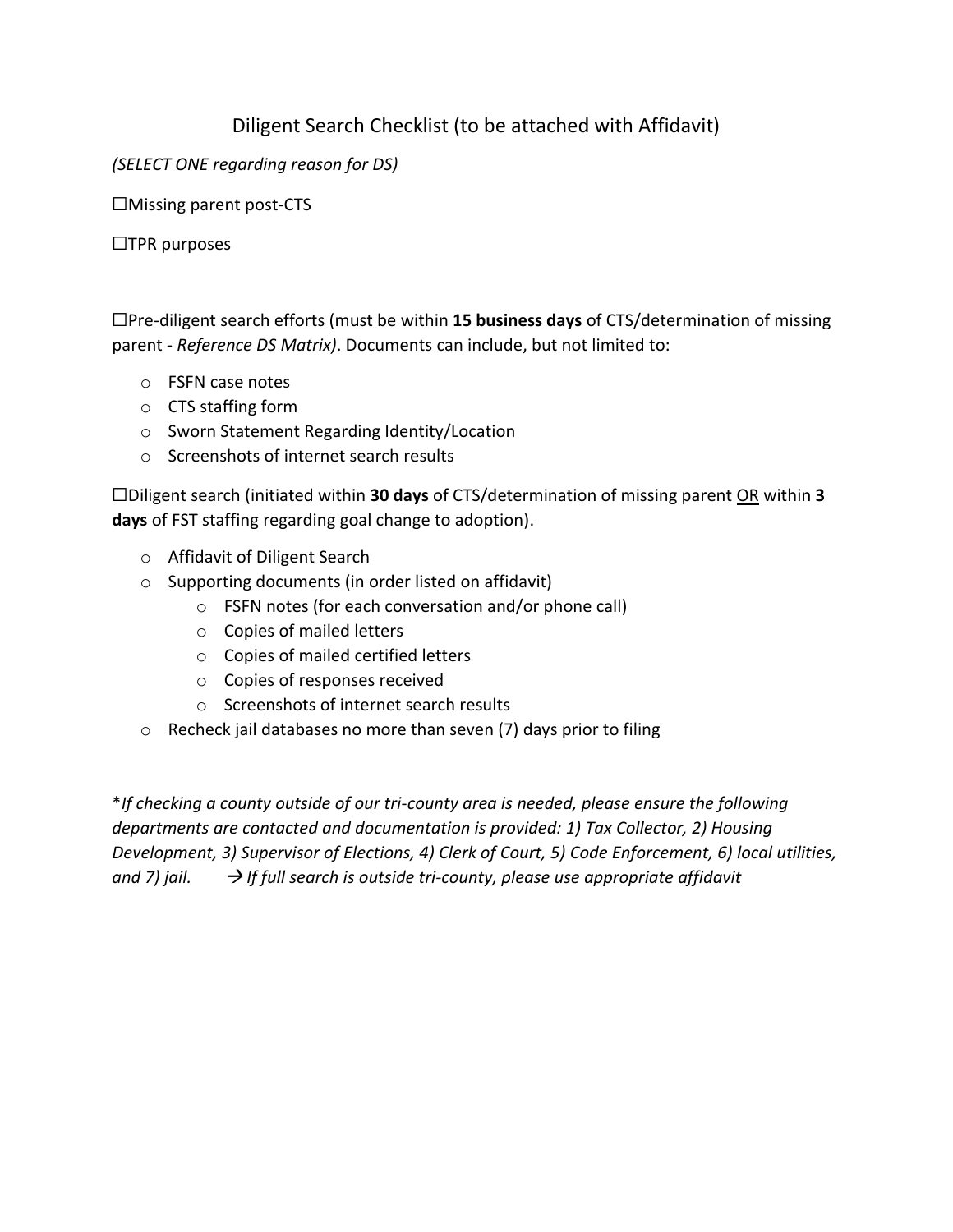## Directions for completing Affidavit of Diligent Search

- 1. The structure and formatting of the document is locked. Each section that needs attention is listed in CAPS OR in light gray font states "Choose an item" OR in light gray font states "Click here to enter text."
- *2. There should be supporting documentation for each address/website/phone call/conversation listed!*
- 3. Page 1
	- a. Top of page:
		- i. Enter Child(ren)'s Name and DOB
		- ii. Enter Case Number
		- iii. Enter Affiant's Name (to be completed *once* and will auto-fill throughout entire document)
		- iv. One box offers an item to be chosen please select the correct one
		- v. Enter Searched Name (*ensure the correct spelling is used and full name is listed*) (to be completed *once* and will auto-fill throughout entire document)
		- vi. Select "parent" or "prospective parent" (delete one not needed) (to be completed *once* and will auto-fill throughout entire document)
		- vii. List child(ren)'s name(s)
	- b. One
		- i. List where name of parent was identified (such as shelter order, name of person)
	- c. Two-Three
		- i. Select if virtual/FTF contact has been made (attach dates/methods on separate sheet if needed/wanted)
	- d. Four
		- i. Check appropriate box and follow directions in parenthesis
	- e. Five *(only complete if you have an address)*
		- i. Example of local directory website White Pages
	- f. Six-Seven (*only complete if you have an address)*
		- i. Enter referenced Address(es), Name(s) and Date(s) (City Name/Address to be completed *once* and will auto-fill throughout entire document)
	- g. Eight
		- i. List source for found relatives (if any found)
- 4. Page 2 (tables)
	- a. Type of Relative can be changed
	- b. Enter info into associated boxes
- 5. Page 3-8
	- a. Ensure dates listed for each address match what is listed on copy of the letter